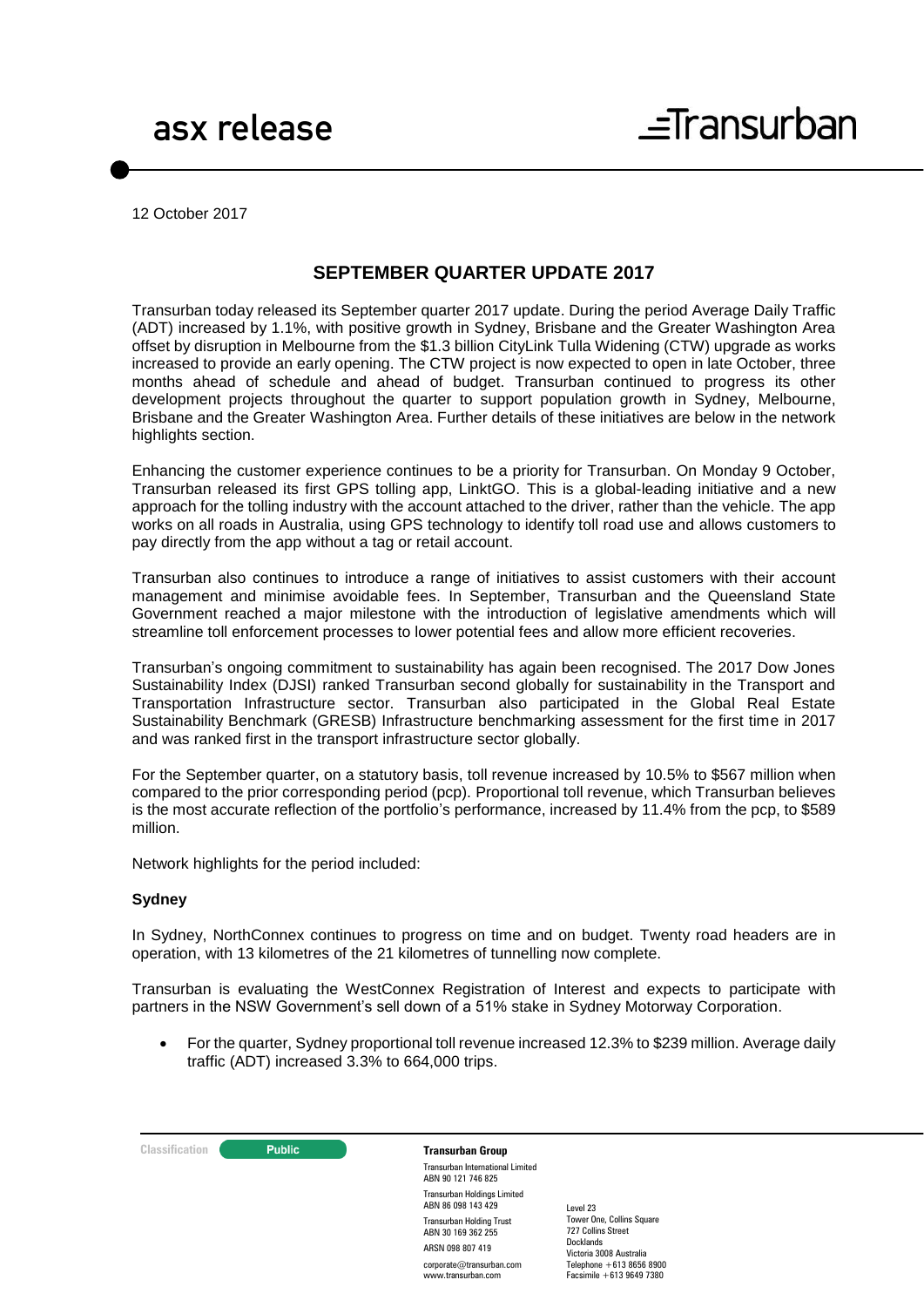- Average workday traffic increased 3.2% and average weekend/public holiday traffic increased 4.9%.
- Of total ADT, car traffic increased 3.1% and truck traffic increased 5.7% for the quarter.

#### **Melbourne**

All lanes on the CityLink Tulla Widening project are now expected to open in late October, three months ahead of schedule and ahead of budget. This project will increase the capacity of the Western Link corridor with almost 30 kilometres of new lanes, delivering more reliable travel times for customers and travel-time savings of up to 17 minutes in peak periods when the remaining State works to the airport are completed in 2018. Planned disruption associated with the increased works has negatively impacted traffic for the quarter.

The West Gate Tunnel Project remains on track with planning approvals expected late 2017, construction expected to begin in 2018 and tunnels set to open to traffic in 2022. As part of the project, improved technology and more than 30 kilometres of new lanes are being added to the Monash Freeway. Work is now 65% complete on this section of the Monash.

- For the quarter, Melbourne toll revenue increased 13.4% to \$192 million. ADT decreased 2.3% to 809,000 transactions.
- Average workday traffic decreased 1.5% and average weekend/public holiday traffic decreased 3.6%.
- Of total ADT, car traffic decreased 3.0% and truck traffic increased 1.3% for the quarter<sup>1</sup>.

#### **Brisbane**

Major construction on the \$512 million Logan Enhancement Project commenced during the quarter, with completion scheduled for 2019. Construction of the \$60 million Inner City Bypass Upgrade is progressing on time and on budget.

Insourcing of tunnel operations and strategic asset management is under way with the transition of Legacy Way in August and Go Between Bridge in September. AirportlinkM7 and Clem7 will be transitioned over the next two years as existing contracts reach completion.

- For the quarter, Brisbane proportional toll revenue increased 5.8% to \$102 million. ADT increased 3.9% to 412,000 trips.
- For Brisbane, average workday traffic increased 4.2% and average weekend/public holiday traffic increased 4.9% for the quarter.
- Of total ADT, car traffic increased 3.5% and truck traffic increased 5.3% for the quarter.

#### **Greater Washington Area**

In the Greater Washington Area, Transurban reached financial close and commenced construction of the 395 Express Lanes project. The project extends the 95 Express Lanes for 13 kilometres north to the

corporate@transurban.com www.transurban.com



<sup>1</sup> <sup>1</sup> During the prior financial year, the business completed a project which reviewed vehicle classifications, leading to a number of cars being reclassified as light commercial vehicles.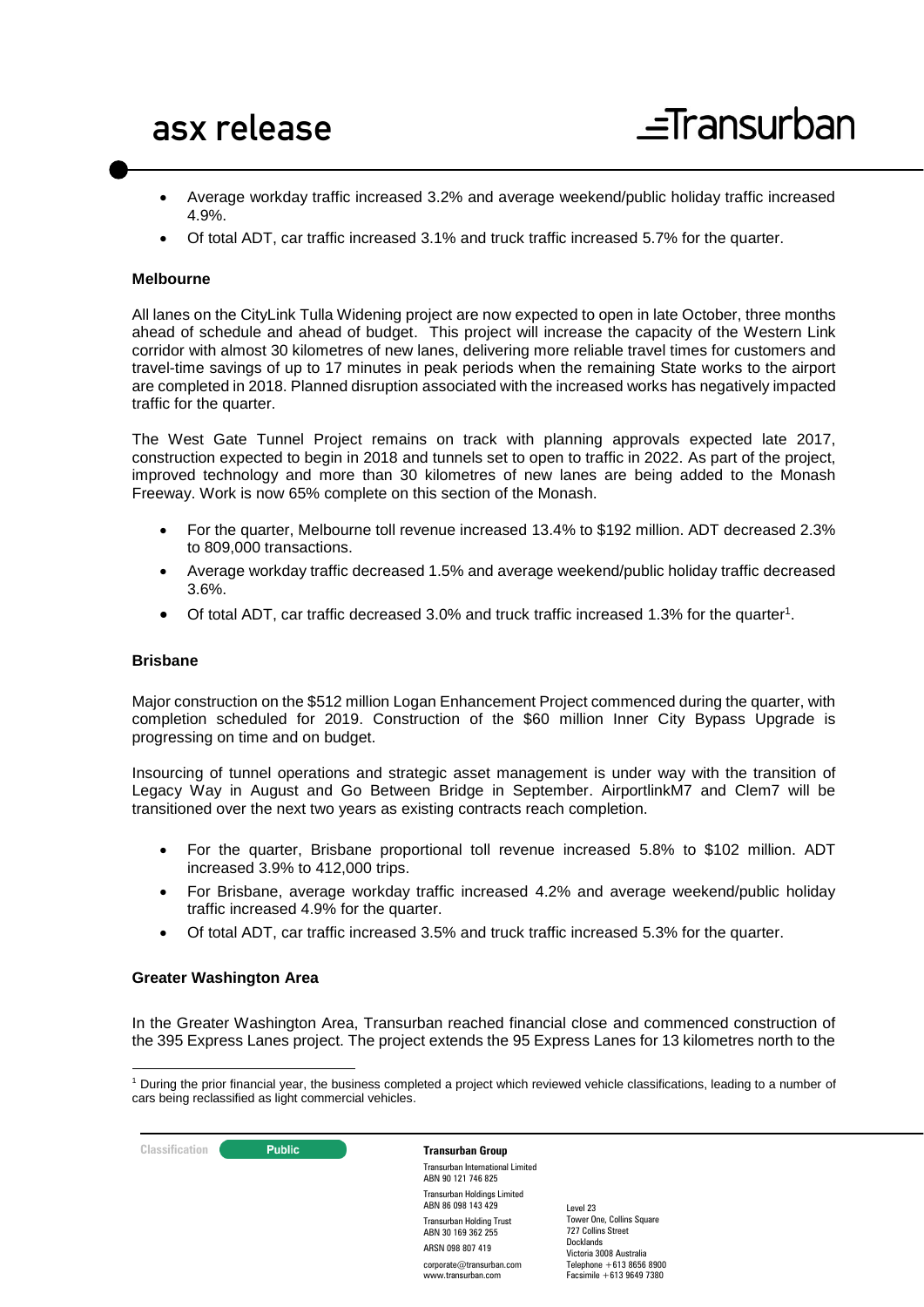Washington DC border, converting two existing high-occupancy vehicle lanes to three high-occupancy toll lanes, providing much-needed congestion relief in the I-395 corridor.

Early completion of the three kilometre southern extension of the 95 Express Lanes is expected in late 2017. The 14 kilometre Fredericksburg Extension project continues to progress with the completion of preliminary engineering in August and a draft environmental study released in September. A binding proposal will be submitted before the end of the calendar year.

Travel-time savings continue to provide value for money with customers experiencing average time savings during a daily peak period commute of 23 minutes on the 495 Express Lanes and 58 minutes on the 95 Express Lanes.

- For the quarter, the Greater Washington Area proportional toll revenue increased by 16.9% to US\$44 million. ADT increased 4.9% to 99,000 trips.
- Average workday toll revenue for the September quarter on the 495 Express Lanes increased 21.7% to US\$291,000. The average dynamic toll price for the quarter was US\$5.19.
- Average workday toll revenue for the September quarter on the 95 Express Lanes increased 17.6% to US\$337,000. The average dynamic toll price for the quarter was US\$8.33.

Full traffic and revenue information for the September quarter is attached.

 $\Delta\Omega$  $\overline{\phantom{a}}$ 

**Amanda Street** Company Secretary

**Investor enquiries** Jessica O'Brien General Manager, Investor Relations & Strategic Projects +61 3 8656 8364

**Media enquiries** Tim Salathiel Head of Group Communications +61 407 885 272

**Classification C Public Transurban Group** 

Transurban International Limited ABN 90 121 746 825 Transurban Holdings Limited ABN 86 098 143 429 Transurban Holding Trust ABN 30 169 362 255 ARSN 098 807 419 corporate@transurban.com www.transurban.com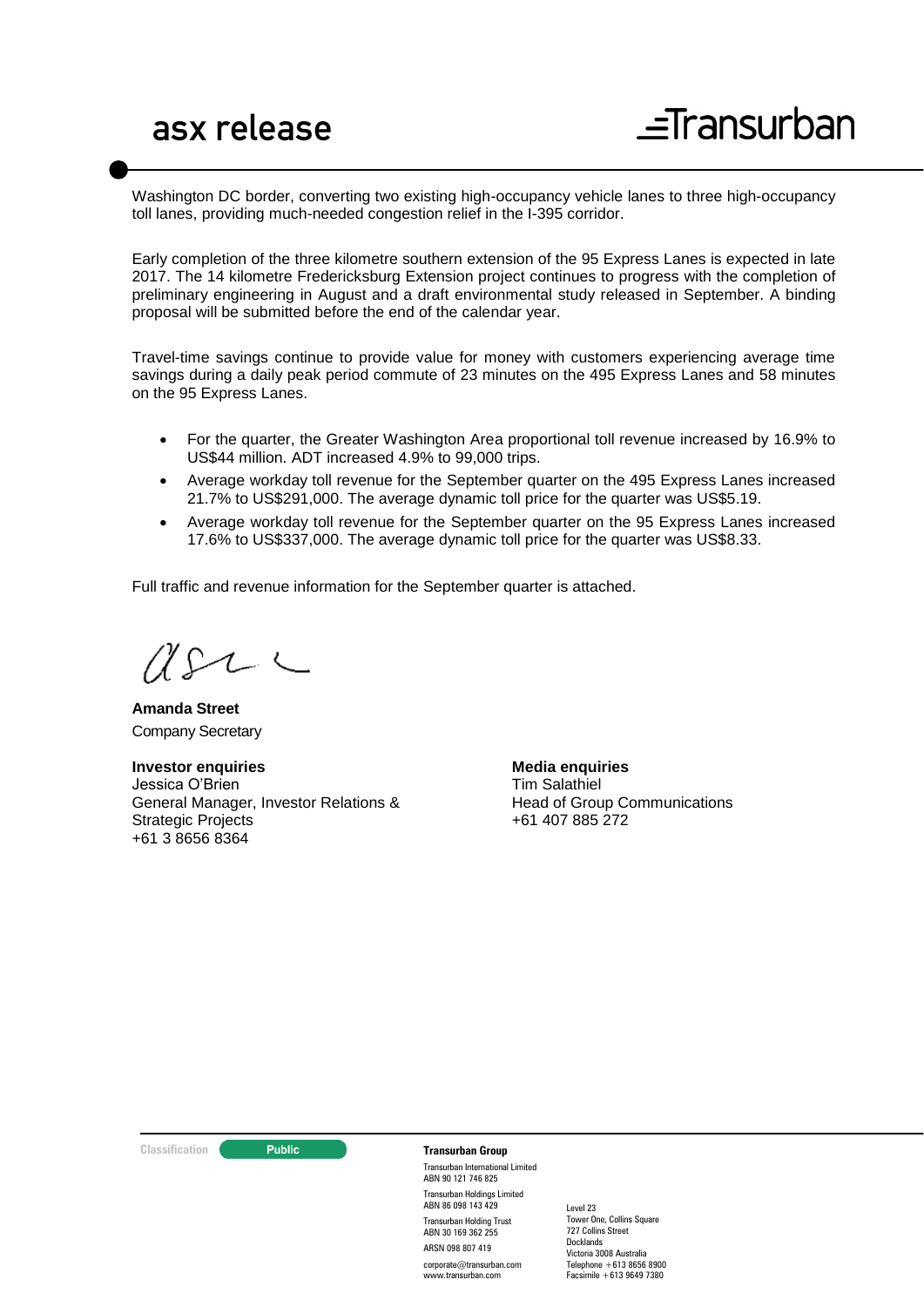#### **Appendix 1 – Traffic and revenue performance<sup>2</sup>**

| September 17 quarter            | <b>Proportional toll revenue</b><br>% change | <b>ADT</b><br>% change |
|---------------------------------|----------------------------------------------|------------------------|
| Sydney                          | 12.3%                                        | 3.3%                   |
| Melbourne                       | 13.4%                                        | (2.3%)                 |
| <b>Brisbane</b>                 | 5.8%                                         | 3.9%                   |
| Greater Washington Area (\$USD) | 16.9%                                        | 4.9%                   |

<sup>2</sup> All percentage changes are to the pcp.

<u>.</u>

#### **Classification Constitution Transurban Group**

Transurban International Limited ABN 90 121 746 825 Transurban Holdings Limited ABN 86 098 143 429 Transurban Holding Trust ABN 30 169 362 255 ARSN 098 807 419 corporate@transurban.com www.transurban.com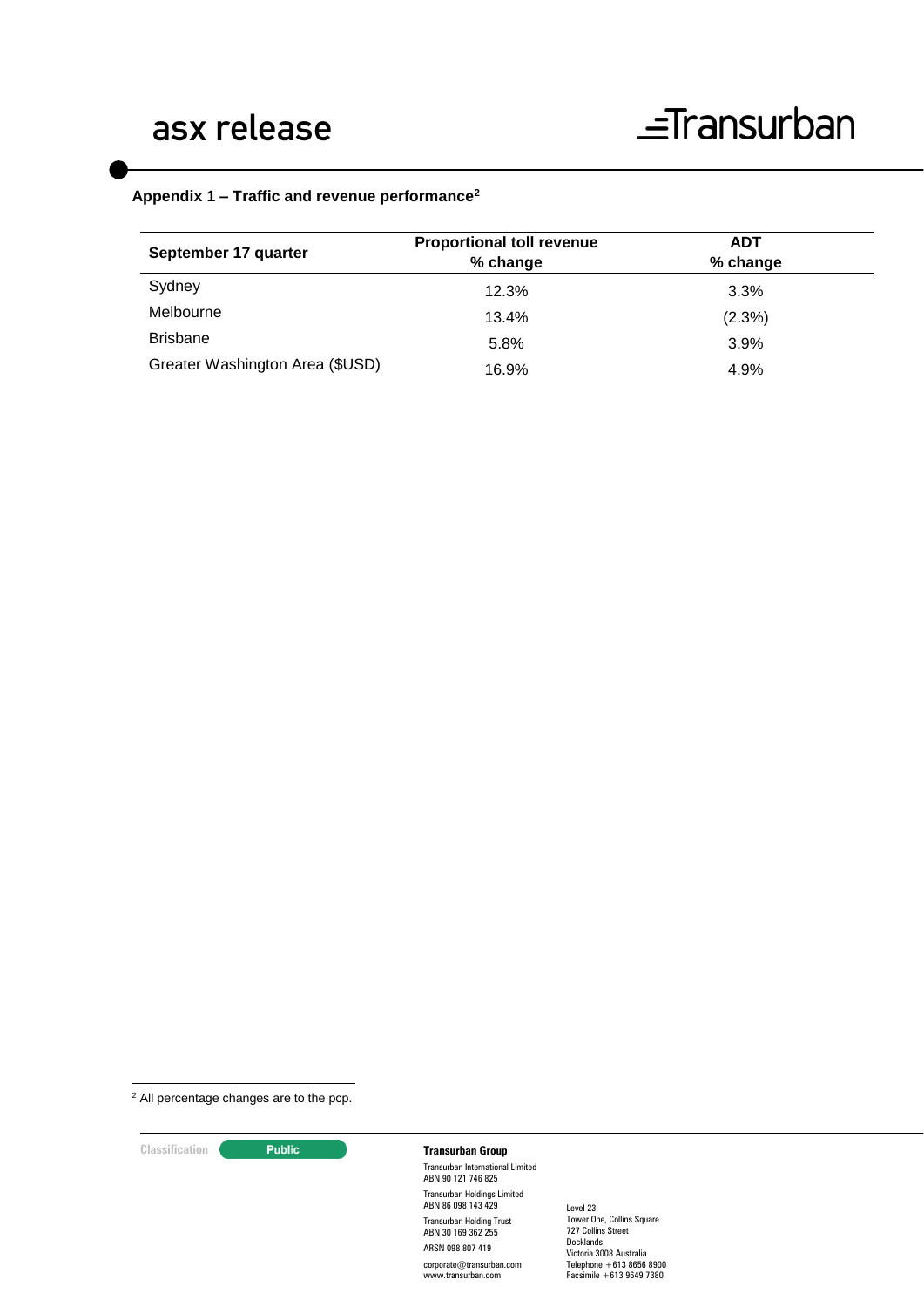#### **Appendix 2 – Traffic and revenue data – September quarter**

| <b>Asset</b>                                 | Ownership |                                             | Sep 17<br>quarter | Sep 18<br>quarter | $\frac{0}{0}$<br>change |
|----------------------------------------------|-----------|---------------------------------------------|-------------------|-------------------|-------------------------|
| Hills M <sub>2</sub>                         | 100%      | Total Toll Revenue (\$AUDm)<br>(net of GST) | \$68              | \$76              | 12.1%                   |
|                                              |           | Average Daily Trips ('000)                  | 128               | 132               | 3.0%                    |
| Lane Cove Tunnel/<br><b>MRE</b>              | 100%      | Total Toll Revenue (\$AUDm)<br>(net of GST) | \$22              | \$25              | 12.1%                   |
|                                              |           | Average Daily Trips ('000)                  | 88                | 91                | 3.4%                    |
|                                              |           |                                             |                   |                   |                         |
| <b>Cross City Tunnel</b>                     | 100%      | Total Toll Revenue (\$AUDm)<br>(net of GST) | \$15              | \$17              | 8.1%                    |
|                                              |           | Average Daily Trips ('000)                  | 37                | 38                | 1.5%                    |
|                                              |           |                                             |                   |                   |                         |
| M <sub>1</sub> Eastern<br><b>Distributor</b> | 75.1%     | Total Toll Revenue (\$AUDm)<br>(net of GST) | \$33              | \$37              | 12.9%                   |
|                                              |           | Average Daily Trips ('000)                  | 56                | 59                | 5.5%                    |
|                                              |           |                                             |                   |                   |                         |
| Westlink M73                                 | 50%       | Total Toll Revenue (\$AUDm)<br>(net of GST) | \$96              | \$113             | 17.8%                   |
|                                              |           | Average Daily Trips ('000)                  | 183               | 190               | 3.6%                    |
|                                              |           |                                             |                   |                   |                         |
| M5 South West<br>Motorway                    | 50%       | Total Toll Revenue (\$AUDm)<br>(net of GST) | \$67              | \$72              | 7.4%                    |
|                                              |           | Average Daily Trips ('000)                  | 151               | 155               | 2.8%                    |
|                                              |           |                                             |                   |                   |                         |
| CityLink                                     | 100%      | Total Toll Revenue (\$AUDm)<br>(net of GST) | \$169             | \$192             | 13.4%                   |
|                                              |           | <b>Average Daily Transactions</b><br>(000)  | 829               | 809               | (2.3%)                  |
|                                              |           |                                             |                   |                   |                         |

<sup>3</sup> Average tolled trip length was 12.9 kilometres for the quarter on Westlink M7.

<u>.</u>

### **Classification Constitution Transurban Group**

Transurban International Limited ABN 90 121 746 825 Transurban Holdings Limited ABN 86 098 143 429 Transurban Holding Trust ABN 30 169 362 255 ARSN 098 807 419 corporate@transurban.com www.transurban.com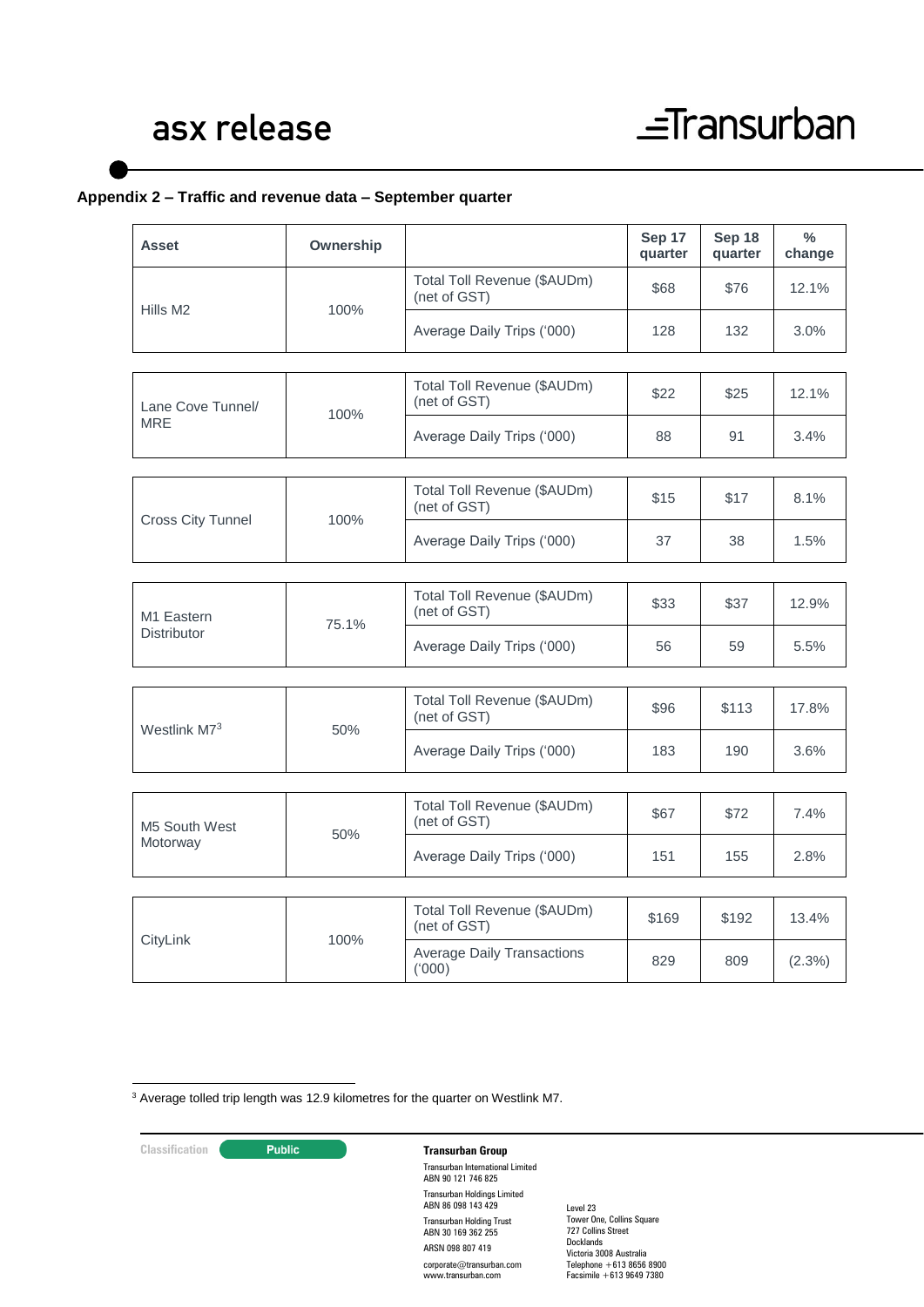### asx release

# $\equiv$ Transurban

| <b>Asset</b>      | Ownership |                                             | Sep 17<br>quarter | Sep 18<br>quarter | $\%$<br>change |
|-------------------|-----------|---------------------------------------------|-------------------|-------------------|----------------|
| Gateway Motorway  | 62.5%     | Total Toll Revenue (\$AUDm)<br>(net of GST) | \$55              | \$57              | 3.9%           |
|                   |           | Average Daily Trips ('000)                  | 116               | 118               | 1.7%           |
|                   | 62.5%     | Total Toll Revenue (\$AUDm)                 | \$45              | \$49              | 7.1%           |
| Logan Motorway    |           | (net of GST)                                |                   |                   |                |
|                   |           | Average Daily Trips ('000)                  | 164               | 173               | 5.2%           |
| AirportlinkM7     | 62.5%     | Total Toll Revenue (\$AUDm)<br>(net of GST) | \$28              | \$30              | 9.8%           |
|                   |           | Average Daily Trips ('000)                  | 58                | 61                | 5.4%           |
| Clem7             | 62.5%     | Total Toll Revenue (\$AUDm)<br>(net of GST) | \$14              | \$14              | 2.9%           |
|                   |           | Average Daily Trips ('000)                  | 28                | 29                | 2.8%           |
|                   |           | Total Toll Revenue (\$AUDm)                 |                   |                   |                |
| Legacy Way        | 62.5%     | (net of GST)                                | \$9               | \$10              | 6.7%           |
|                   |           | Average Daily Trips ('000)                  | 18                | 19                | 6.3%           |
| Go Between Bridge | 62.5%     | Total Toll Revenue (\$AUDm)<br>(net of GST) | \$3               | \$3               | $(0.4\%)$      |
|                   |           | Average Daily Trips ('000)                  | 11                | 11                | 0.3%           |
|                   |           |                                             |                   |                   |                |
| 95 Express Lanes  | 100%      | Total Toll Revenue (\$USDm)                 | \$21              | \$24              | 15.7%          |
|                   |           | Average Daily Trips ('000)                  | 49                | 51                | 3.8%           |
| 495 Express Lanes | 100%      | Total Toll Revenue (\$USDm)                 | \$17              | \$20              | 18.4%          |
|                   |           | Average Daily Trips ('000)                  | 45                | 47                | 6.1%           |

**Classification Constitution Transurban Group** Transurban International Limited ABN 90 121 746 825 Transurban Holdings Limited ABN 86 098 143 429 Transurban Holding Trust ABN 30 169 362 255 ARSN 098 807 419 corporate@transurban.com www.transurban.com